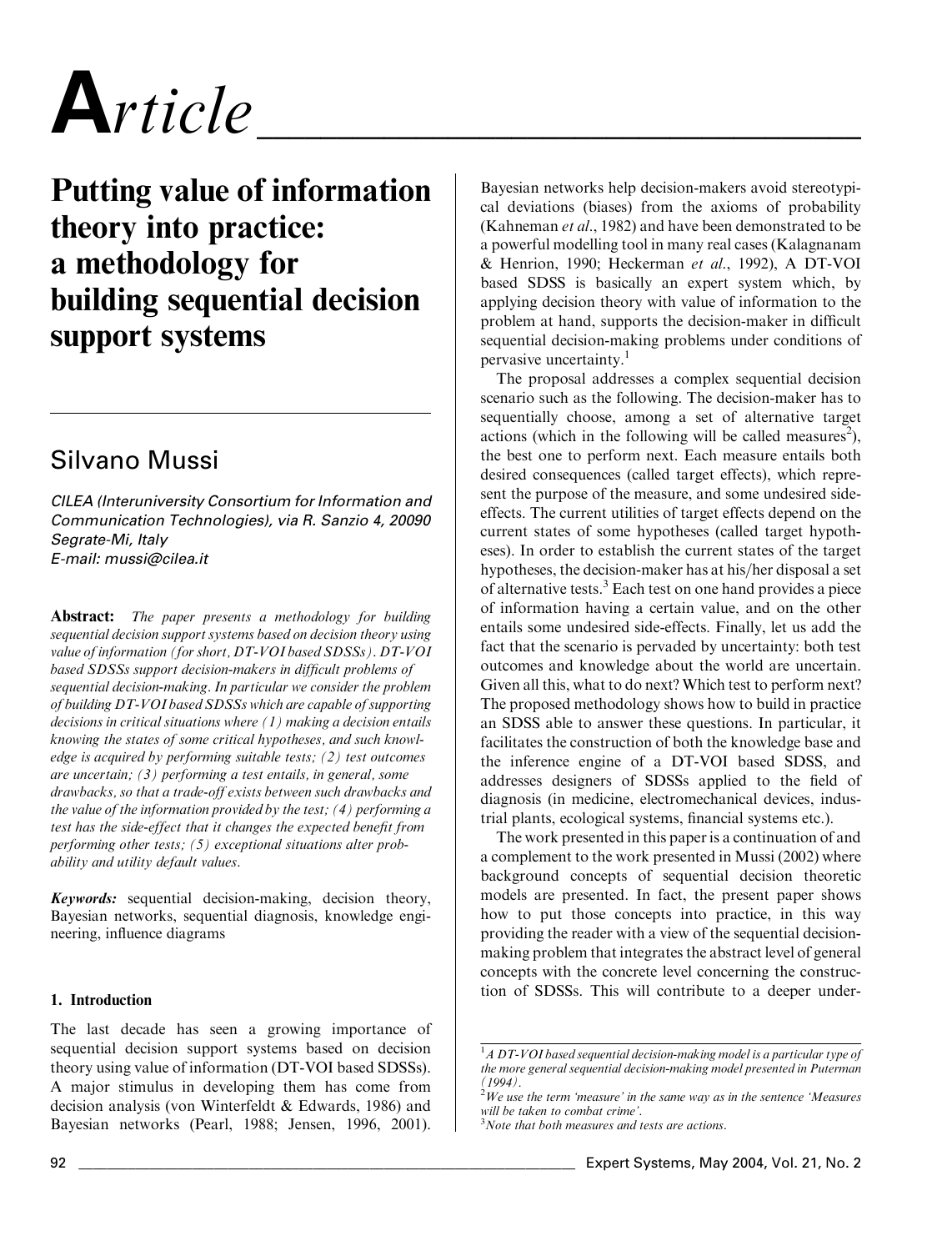standing of the impact that sequential decision models have on designing expert systems.4

The paper is organized in three parts. Section 2 shows how to build an SDSS knowledge base step by step; Section 3 shows how to build an SDSS inference engine; in Section 4 the proposal is discussed in the context of related work.

## 2. Building the knowledge base

In the following six sections we illustrate how to build an SDSS knowledge base in six steps. Each step will be described at an abstract level; however, for clarity and concreteness, we will build step by step the knowledge base of an illustrative example in the field of diagnosis.<sup>5</sup> For simplicity, the number of variables that have been considered in the example is small $<sup>6</sup>$  with respect to the</sup> number of variables that would be necessary to represent the whole problem reality; however, the example is sufficiently rich to illustrate how the methodology works. The example will be referred to in the following as 'the example problem'.<sup>7</sup>

The representation of a real-world sequential decisionmaking problem involves various kinds of knowledge. Let us represent and integrate all these kinds of knowledge in a unique Bayesian network made up of a set of sub-networks, a sub-network for each type of knowledge. To be more precise, let us identify the following types of knowledge:

- (1) knowledge concerning causal relations between target hypotheses and test outcomes and other evidential manifestations. This knowledge is represented in a subnetwork that will be called DN (diagnostic network).
- (2) knowledge concerning the set, say  $B = \{b_1, b_2, \ldots, b_n\}$ nb}, of possible tests (where nb is the dummy test which stands for 'no test', i.e. 'do nothing') and, for each test  $b \in B$ , the set  $J_b$  of its possible outcomes and the set of its side-effects. Let us represent the set  $B$  by creating a special node B whose states are  $\{b_1, b_2, \ldots,$ nb}. Let us represent the test side-effects in a subnetwork that will be called SB (side-effect network for the set of tests  $B$ ).
- (3) knowledge concerning the set, say  $A = \{a1, a2, \ldots, a\}$ na}, of possible measures (where na is the dummy measure which stands for 'no measure', i.e. 'do nothing') and, for each measure  $a \in A$ , the set of its target effects and the set of its side-effects. Let us

represent the set  $A$  by creating a special node  $A$  whose states are  $\{a1, a2, \ldots, na\}$ . Let us represent measure target effects and side-effects in two sub-networks that will be called TN (target-effect network for the set of measures A) and SA (side-effect network for the set of measures A) respectively.

- (4) knowledge concerning prior and conditional probabilities, represented according to the Bayesian network standard.
- (5) knowledge concerning the utilities of the consequences of both measures and tests. To represent this knowledge we create a set of special nodes that will be called utility nodes. To each node representing a consequence of an action (be it a test or a measure), we attach, as a child node, a utility node. Utility nodes are binary and their values are defined according to utility theory (as will be explained in the following).

Let us now face the problem of how to build in practice each individual sub-network.

## Step 1: Building the DN

The DN includes a set of  $H$  nodes representing target hypotheses, a set of Sy nodes representing directing observable evidential manifestations and a set of J nodes for representing test outcomes: each  $J_i$  node relates to a test  $b_i$  in that the set of possible states of  $J_i$  represents the set of possible outcomes of  $b_i$ . The structure of the sub-network is defined by a set of causal paths from root nodes  $(H \text{ nodes})$  to leaf nodes (Sy and J nodes), each path possibly including intermediate nodes. In cases involving large Bayesian networks, the construction of the DN can be carried out with the aid of the similarity network technique (Heckerman, 1991).

Let us start with the example problem. There is a patient for whom the presence of the heart malfunction called high risk ventricular pre-excitation (for short, VP) is suspected because the patient suffers from tachycardia (for short, TA). In order to verify if VP is present or not, the physician has at his/her disposal two alternative tests: the Holter test (HT) and the electrophysiological test (ET). In this case the DN is built as illustrated in Figure 1.

#### Step 2: Building TN for the set of measures A

Let us consider measures affecting target hypotheses, $8$  i.e. measures whose target effects consist in varying the probability distributions of some target hypotheses. For example, let us consider the disease 'tonsillitis' and the therapy 'antibiotic treatment'. If, before performing the therapy, the probability of 'tonsillitis is present' is  $p > 0$ , after the therapy is performed the probability of 'tonsillitis is present' is  $p' < p$ . For each target hypothesis H:

<sup>&</sup>lt;sup>4</sup> Actually, there are not many papers in the literature presenting both practical methodologies for Bayesian model developments and practical

applications of value of information theory.<br><sup>5</sup>We will re-visit the case example that in Mussi (1993) was represented in a heuristic rule-based approach. In this paper we will represent it in the normative approach, experimenting in this way the enormous advantages stemming from using decision theory (Kalagnanam & Henrion, 1990). 6 Only a single target hypothesis is considered; monetary costs etc. are not

considered.

 $7$ The example has been implemented with HUGIN, an environment for building Bayesian networks and influence diagrams.

<sup>&</sup>lt;sup>8</sup> Although in some kinds of problems (see the wildcatter problem) measures do not affect target hypotheses, for simplicity let us refer to the more common case in which measures affect target hypotheses (as in diagnosis).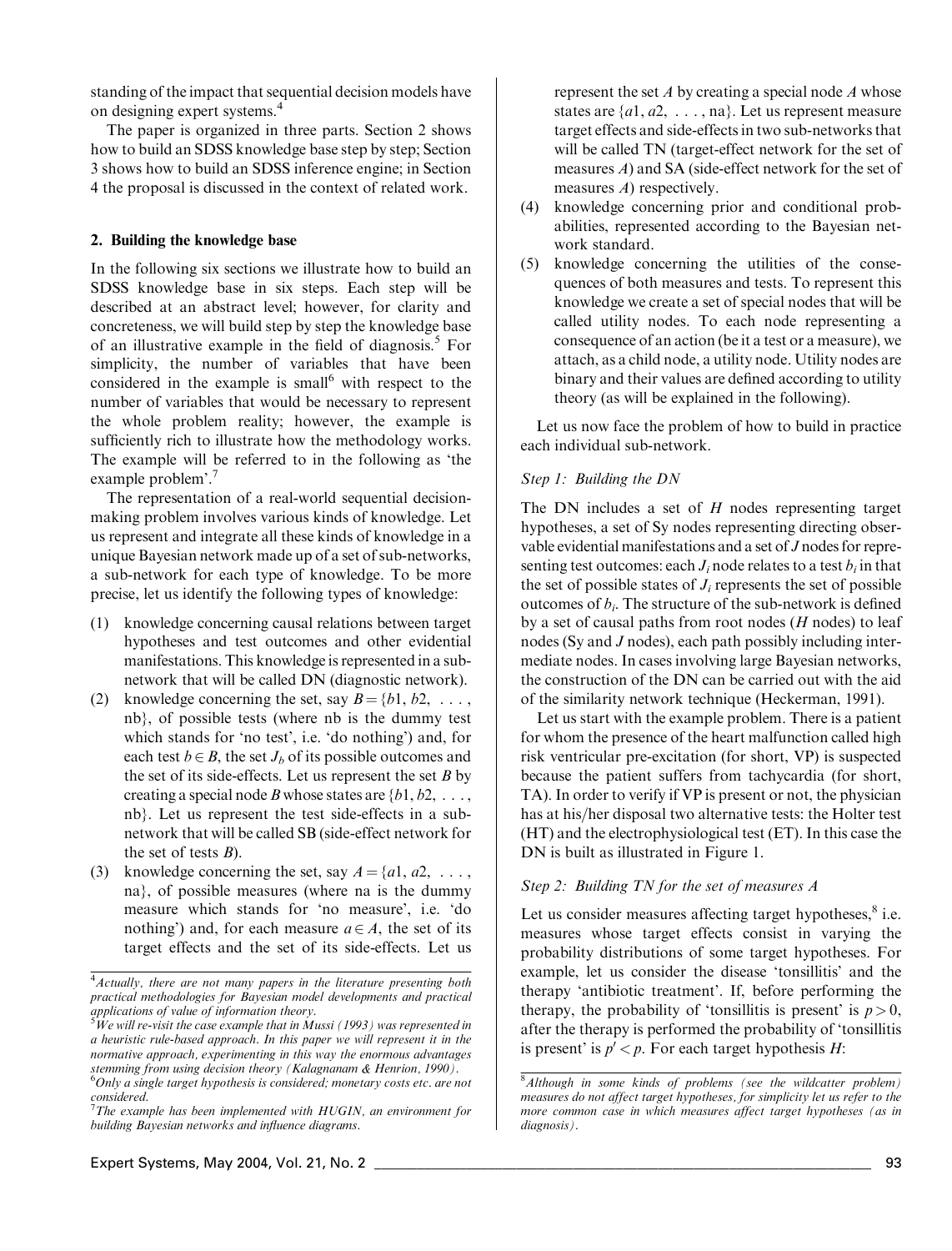

- Figure 1: The DN sub-network represents the causal relations between the disease VP (H node) and the symptom  $TA$  (Sy node) and the outcomes of the tests  $HT$  and  $ET$  (J nodes). Both  $HT$  and  $ET$ have two states: pat (i.e. pathologic) and ok. Both  $VP$  and  $TA$  have two states:  $y$  (yes, i.e. presence) and n (no, i.e. absence). The strengths of links  $VP \rightarrow HT$  and  $VP \rightarrow ET$  respectively represent the diagnostic powers of the two tests.
- (1) let us create an Haf node (where Haf stands for 'H after the measure has been performed'); $9$
- (2) let us create the links  $H \to \text{Haf}, A \to \text{Haf}$ ; Haf  $\to U_{\text{Haf}}$ (where  $U_{\text{Haf}}$  stands for the utility node of Haf).

Let us turn to the example problem. If VP is present the physician has at his / her disposal two alternative therapies (measures): the pharmacological therapy (for short, Pharm) and the surgical therapy (for short, Surg). We therefore create a node A with possible states Surg, Pharm and na, and build the TN sub-network as illustrated in Figure 2.

#### Step 3: Building SA for the set of measures A

An action (be it a test or a measure) is, in general, more or less costly, more or less risky etc. If we say that an action is risky we intend to say that there is a certain probability that some undesirable anomalous situations  $(h<sub>i</sub>s)$  occur as a consequence of performing the action. So, instead of considering the action attribute 'risk', let us explicitly represent in the network the nodes  $h_i$  of the anomalies that might occur (because of performing the action). $^{10}$ 

Turning to measures, for each anomaly  $h_i$  that a measure  $a \in A$  can cause we create

- (1) a node  $h_i$  and the related node h<sub>i</sub>af (h<sub>i</sub>af means ' $h_i$  after the measure has been performed');
- (2) the links  $h_i \rightarrow h_i$ af;  $A \rightarrow h_i$ af; h<sub>i</sub>af  $\rightarrow Uh_i$ .

As for the monetary cost, let us represent it by creating a node MC whose states represent intervals of possible monetary costs.<sup>11</sup> Let us note that even h nodes are hypothesis nodes. An  $h$  node (like an  $H$  node) can have



Figure 2: The TN sub-network represents the effects of the therapies (i.e. the states of A: Surg, Pharm, na) upon the disease VP. The conditional probability table of VPaf defines the therapeutic effectiveness of each therapy. Uvp is the utility node related to VPaf.





children nodes of type Sy. However, for simplicity, for an h node we do not consider children nodes of type  $J<sup>12</sup>$ . The sub-networks SA and DN do not have haf nodes in common.13

Turning to the example problem, let us represent the fact that Surg, being an operation, entails typical operation side-effects (OS) (e.g. anaesthesia side-effects, post-operation pains, stay in hospital etc.).<sup>14</sup> As for Pharm, its disadvantage consists in the side-effect represented by the possible occurrence of some gastric disturbances (GD).

The SA sub-network is therefore built as illustrated in Figure 3.

#### Step 4: Building SB for the set of tests B

For each  $J_i$  node acquired during the construction of the sub-network DN, a test  $b_i$  is added to the set of states B. Then, as was done above for building the SA sub-network, we build the SB sub-network by creating, for each anomaly  $h_i$  that a test  $b \in B$  can cause,

- (1) an  $h_i$  node and the related h<sub>i</sub>af node;
- (2) the links  $h_i \rightarrow h_i$ af;  $B \rightarrow h_i$ af; h<sub>i</sub>af  $\rightarrow Uh_i$ .

 $\overline{^{9}$ The set of states of Haf is obviously equal to that of H.

 $10$ Let us note that in some application domains we might have to do with future anomalies too. For example, in medicine, cancer therapy might produce negative side-effects that appear a certain period of time after the therapeutic treatment. In such a case we might, for example, define  $h_i$  as 'liver problems after 6 months'.

 $11$ Let us discretize the range of possible costs on a qualitative scale. In general the cost is deterministic, so given an action a a single state of MC will have probability 1, and the others will have probability 0.

 $12$ In other words, we do not consider service tests, i.e. tests devoted to establish if an h node is true or false. So, even if a piece of information is obtained by performing a service test, we consider it as a directly observable manifestation.

<sup>&</sup>lt;sup>13</sup>For simplicity, we do not consider the case in which an intermediate node<br>of DN is also an h node in SA.<br><sup>14</sup>Een simplicies

 $^4$ For simplicity, we do not consider the risk due to the possible occurrence of complications typical of that kind of operation.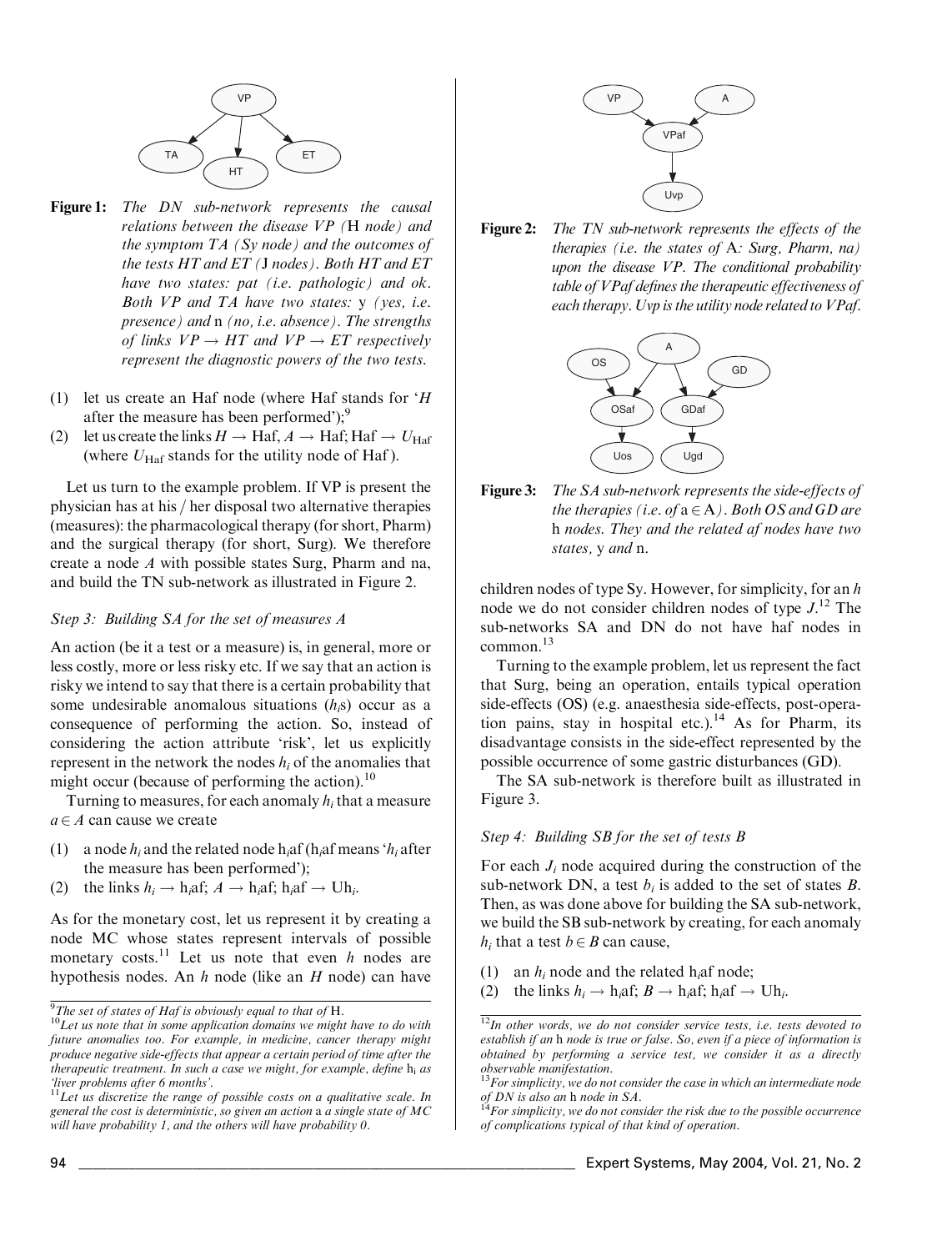

Figure 4: The SB sub-network represents the side-effects of the tests (i.e. of  $b \in B$ ). B has three states: ET, HT, nb. Both VT and UN are h nodes. They and the related af nodes have two states, y and n.

Let us note that the sub-networks SA and SB can have some haf nodes in common (i.e. both a measure and a test can cause the same anomaly). The sub-networks SB and DN do not have haf nodes in common.<sup>15</sup>

Turning to the example problem, the construction of the sub-network DN has identified the tests HT and ET. We therefore create a node  $B$  with possible states ET, HT, nb. ET is invasive and is not free of risk. In fact it can cause an anomaly called ventricular tachycardia (VT). As for HT, the only (small) disadvantage it entails is a sort of uneasiness (for short, UN) due to the fact that for 24 hours the patient has to wear a special device that monitors blood pressure, cardiac rhythm etc. On the basis of this knowledge let us build the SB sub-network as illustrated in Figure 4.

## Step 5: Defining probability distributions and eliciting exceptional situations

A great deal of literature has been produced about the problem of acquiring probability values. The most common sources of probabilistic information are statistical data, literature and human experts. If a comprehensive data collection is available, probability values can be automatically learned; otherwise the knowledge engineer is prompted to use the third type of source: the human expert. Various techniques have been proposed for supporting the knowledge engineer in the task of probability elicitation, including similarity networks (Heckerman, 1991), sensitivity analysis (Laskey, 1995; Castillo et al., 1997) and other approaches (for more information see Jensen (2001), Morgan and Henrion (1990) and in IEEE Transactions on Knowledge and Data Engineering (2000) see the special section 'Building probabilistic networks: where do the numbers come from?'). What is important to note here is that during probability elicitation it can happen that the expert does not feel completely confident in assessing the probability of an event  $X$ . Usually this fact is a flag that additional information gathering might be valuable (Heckerman & Jimison, 1988). In these cases, the expert is asked to identify other (conditioning) events (i.e. exceptional

Table 1: The CPT of the node VPaf

| <b>VP</b>       |                |                      |                 |      |       |
|-----------------|----------------|----------------------|-----------------|------|-------|
| A<br>$VPaf = y$ | na<br>$\sim 1$ | Surg<br>$\mathbf{0}$ | Pharm na<br>0.3 | Surg | Pharm |

Note: The CPT shows that Surg is 100% effective, whereas Pharm is 70% effective.

situations (for short, Excs)) that have outcomes that influence the probability of  $X$ . Both prior and conditional probabilities can be affected by possible exceptional situations. An exceptional situation Exc, conditioning the probability distribution of a node  $X$ , is represented by creating both the Exc node and the link Exc  $\rightarrow X$ .

Let us turn to the example problem and let us focus on possible exceptional situations. Let us consider Figure 1. When eliciting the prior probability distribution of VP, the physician states that VP is more likely if in the family history of the patient there are cases of cardiac arrhythmia (for short,  $C_A$ in FH).<sup>16</sup> As a consequence, let us enrich the sub-network of Figure 1 by adding the node CAinFH (with two states: y, n) and the link CAinFH  $\rightarrow$  VP. Similarly (let us consider Figure 3), when eliciting the prior probability distribution of GD, the physician states that if a patient is a smoker (for short, SM), he  $/$  she has a higher probability of suffering from GD. So, let us enrich the sub-network of Figure 3 by adding the node SM (with two states:  $y, n$ ) and the link  $SM \rightarrow GD$ . Finally (let us consider Figure 4), when eliciting the conditional probability distribution of VTaf (recall that VT stands for ventricular tachycardia), the physician states that the risk associated with performing ET increases if the age of the patient is over 25. So, let us enrich the sub-network of Figure 4 by adding the node Age (with two states:  $\leq$ 25,  $>$  25) and the link Age  $\rightarrow$  VTaf. Two examples of conditional probability tables (CPTs) are shown in Tables 1 and 2.

#### Step 6: Defining utilities and eliciting exceptional situations

Let us consider af nodes representing consequences of actions (be they measures or tests), i.e. haf and Haf nodes. Let us assign proper utility values to the states of each af node. In some kinds of applications it is possible to quantify the utility value by means of a unique measureunit (as, for example, money). When this is not possible, utilities are elicited from the expert. There are several utility-elicitation methods (von Winterfeldt & Edwards, 1986). A commonly used method is the so-called variable probability method (von Winterfeldt & Edwards, 1986; Pearl, 1988).

Let us now consider the concept of overall utility and let us instantiate the general formulae of utility theory (Keeney & Raiffa, 1976; von Winterfeldt & Edwards, 1986) in our context. The expected utility from performing an action is the overall expected utility coming from the

 $\frac{15}{15}$ Otherwise a test would perturb the world whose status should be revealed by the test itself.  $\frac{16}{16}$  by the test itself.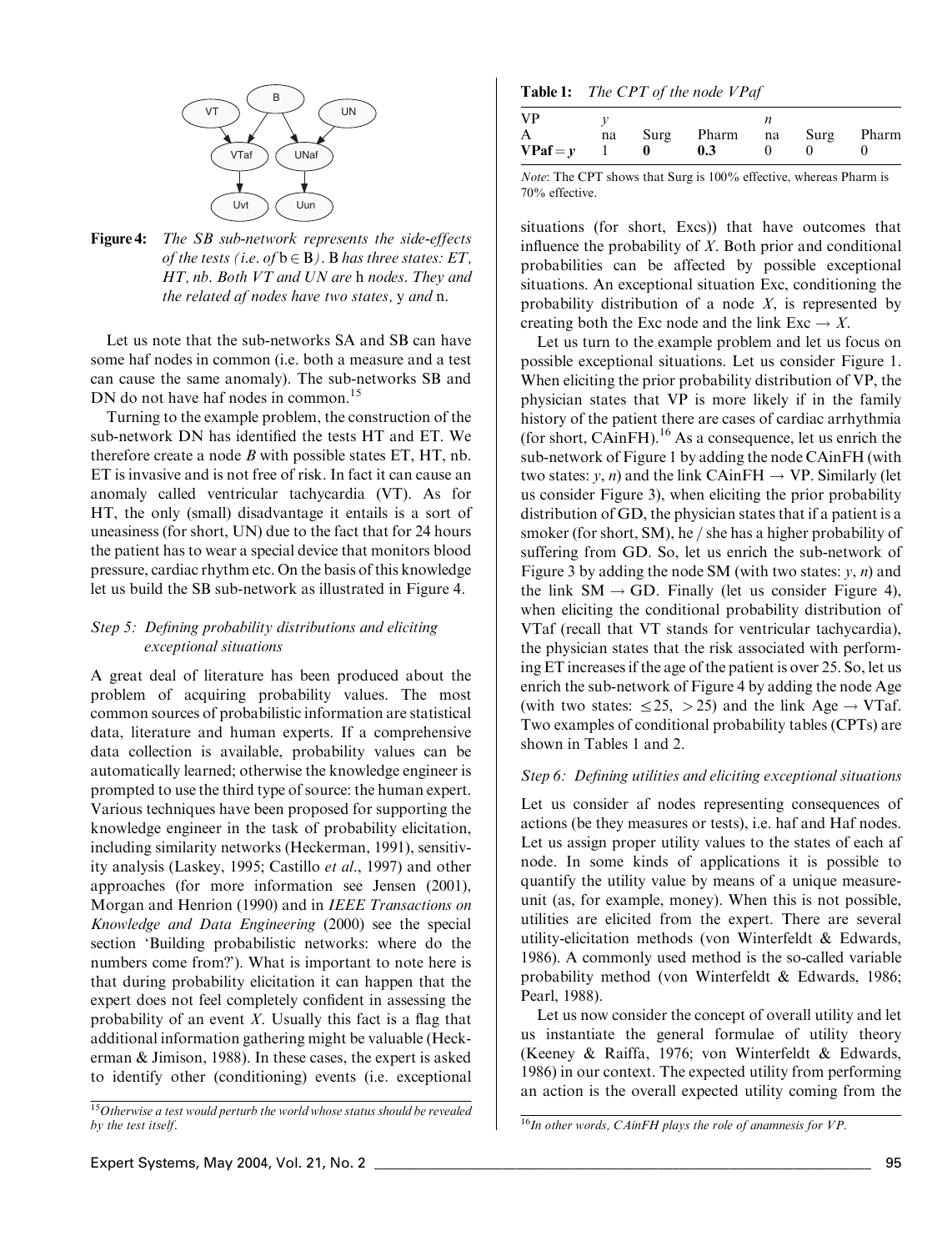| <b>Table 2:</b> The CPT of the node VTaf |  |  |  |  |
|------------------------------------------|--|--|--|--|
|------------------------------------------|--|--|--|--|

| Age                                   |    |    |    |          |  |       |    |    |    |     |
|---------------------------------------|----|----|----|----------|--|-------|----|----|----|-----|
| <b>VT</b>                             |    |    |    |          |  |       |    |    |    |     |
| $\mathbf{B}$                          | nb | HT | ET | nb HT ET |  | nb HT | ET | nb | HT | ET  |
| $V T a f = y$ 1 1 1 0 0 0.2 1 1 1 0 0 |    |    |    |          |  |       |    |    |    | 0.6 |

Notes: The CPT shows that ET is the only test raising the probability of the presence of VT. Note that, if the patient is over 25, the risk due to ET increases from 0.2 to 0.6.

status of the network consequent to the action. The overall expected utility coming from a certain status of the network is calculated as the weighted sum of the expected utilities coming from the single af nodes.

More formally, let  $Xaf_1, Xaf_2, \ldots, Xaf_m$  be the set of af nodes, and for each Xaf<sub>i</sub> let  $\{xaf_{i1}, xaf_{i2}, \ldots\}$  be the set of the states of  $Xaf_i$  (for short,  $xaf_{ii} \in Xaf_i$ ). For each single  $Xaf_i$  let us define (e.g. using the variable probability method) the single utility function  $u_i(xaf_{ii})$ . If  $xaf_{ii*}$  and  $xaf_{ij}^*$  are respectively the worst and the best states, we have that  $u_i(xaf_{ij*})=0$ , and  $u_i(xaf_{ij}^*)=1$ . Then (using, for example, the variable probability method) let us define the 'weights'  $k_i$  such that  $\sum_{i=1}^{m} k_i = 1$ . In conclusion, the overall expected utility from an action is given by

$$
EU(\text{action}) = \sum_{i=1}^{m} k_i \left[ \sum_{\text{xaf}_{ij} \in \text{Xaf}_{i}} u_i(\text{xaf}_{ij}) P(\text{xaf}_{ij} | \text{action}) \right]
$$
(1)

Even utilities can be affected by exceptional situations. If an exceptional situation Exc affects a utility function  $u_i$  we create a link from Exc to the utility node that is child of  $Xaf_i$ , and replace (1) with the following:

$$
EU(\text{action}) = \sum_{i=1}^{m} k_i \left\{ \sum_{\text{xaf}_{ij} \in \text{Xaf}_{i}} [u_i(\text{xaf}_{ij}) | \text{Exc}] P(\text{xaf}_{ij} | \text{action}) \right\}
$$
(2)

Conversely, if Exc affects the weight distribution, we create a link from Exc to each utility node and replace (1) with the following:

$$
EU(\text{action}) = \sum_{i=1}^{m} (k_i | \text{Exc}) \left[ \sum_{\text{xaf}_{ij} \in \text{Xaf}_i} u_i(\text{xaf}_{ij}) P(\text{xaf}_{ij} | \text{action}) \right]
$$
(3)

How can we represent utilities in practice? Let us suppose we want to represent in the utility node  $Ux_i$  the utility coming from  $Xaf_i$ . Let us instantiate the trick described in Jensen (1996, p. 141) in our context. Let us assign the node  $Ux_i$  two states, say Util and dummy, and let us define the CPT of Ux<sub>i</sub> as  $P(Ux_i = U^{\text{til}}|Xaf_i = xaf_{ii}) =$  $k_i u_i(x \text{af}_{ii})$ . So, the expected weighted utility coming from Xaf<sub>i</sub> is just  $P(Ux_i = Uti)$ . As for the state 'dummy', its role is only that of assuring the complement to 1, but it has no relevance in the reasoning process (hence its name).

**Table 3:** The CPT of the utility node  $U_{VP}$ 

| Agon<br>VPaf        |     |                    |  |
|---------------------|-----|--------------------|--|
| $P(U_{VP} = U$ til) | 0.7 | $\boldsymbol{0.8}$ |  |
|                     |     |                    |  |

*Notes*: Considering, for example, the condition Agon  $=n$ , we have  $u(VPaf = y|Agon = n) = 0$ ,  $u(VPaf = n|Agon = n) = 1$ , and as a consequence we have  $P(U_{VP} = \text{Util} | \text{Agon} = n) = k_{VP} = 0.7$ .

Let us turn to the example problem. The distribution of the relative importance weights is represented by the set  ${k_{VP}, k_{VT}, k_{UN}, k_{OS}, k_{GD}}$ . However, in the example problem the distribution is not unique. In fact the physician says that if the patient practises agonistic activity (for short, Agon), then he (the physician) wants to be fully confident that VP is absent. As a consequence agonistic activity plays the role of exceptional situation for the relative importance weight assigned to the utility of the absence of VP. So we elicit from the expert two relative importance weight distributions:<sup>17</sup> { $k_{VP}$ ,  $k_{VT}$ , ...}|Agon = n = {0.7, 0.15, ...};  ${k_{VP}, k_{VT}, \ldots}$ |Agon =  $y = \{0.8, 0.09999, \ldots \}$ . Note that since the variables VPaf, VTaf, . . . , GDaf have two states, namely  $\nu$  (with utility 0) and *n* (with utility 1), for each of them the weighted utility is equal to the related weight, and the expected utility is simply obtained by multiplying it by the probability of the related state  $n$ . For example, Table 3 shows the CPT of the utility node  $U_{VP}$ , and the product  $P(U_{VP} = \text{Util}|\text{Agon} = n) * P(\text{VPaf} = n)$ represents the expected utility coming from  $VPaf = n$  given Agon  $=n$ . Let us represent in the network the exceptional situation 'agonistic activity' by creating the Agon node and linking it to each utility node, i.e. Agon  $\rightarrow U_{VP}$ , Agon  $\rightarrow$  U<sub>VT</sub>, ... Finally, let us put all the sub-networks together (Figure 5).

#### 3. Building the inference engine

In the following sections we will describe how to effectively use the knowledge base in order to support the user in sequential decision-making. Even in this part we will give concreteness to the abstract general description by using the example problem.

<sup>&</sup>lt;sup>17</sup>Note that, given the distribution with  $A$ gon = n and given the difference between  $k_{VPaf}|Agon = y$  and  $k_{VPaf}|Agon = n$ , the remaining elements of the distribution with  $A$ gon  $=$  y can be calculated automatically.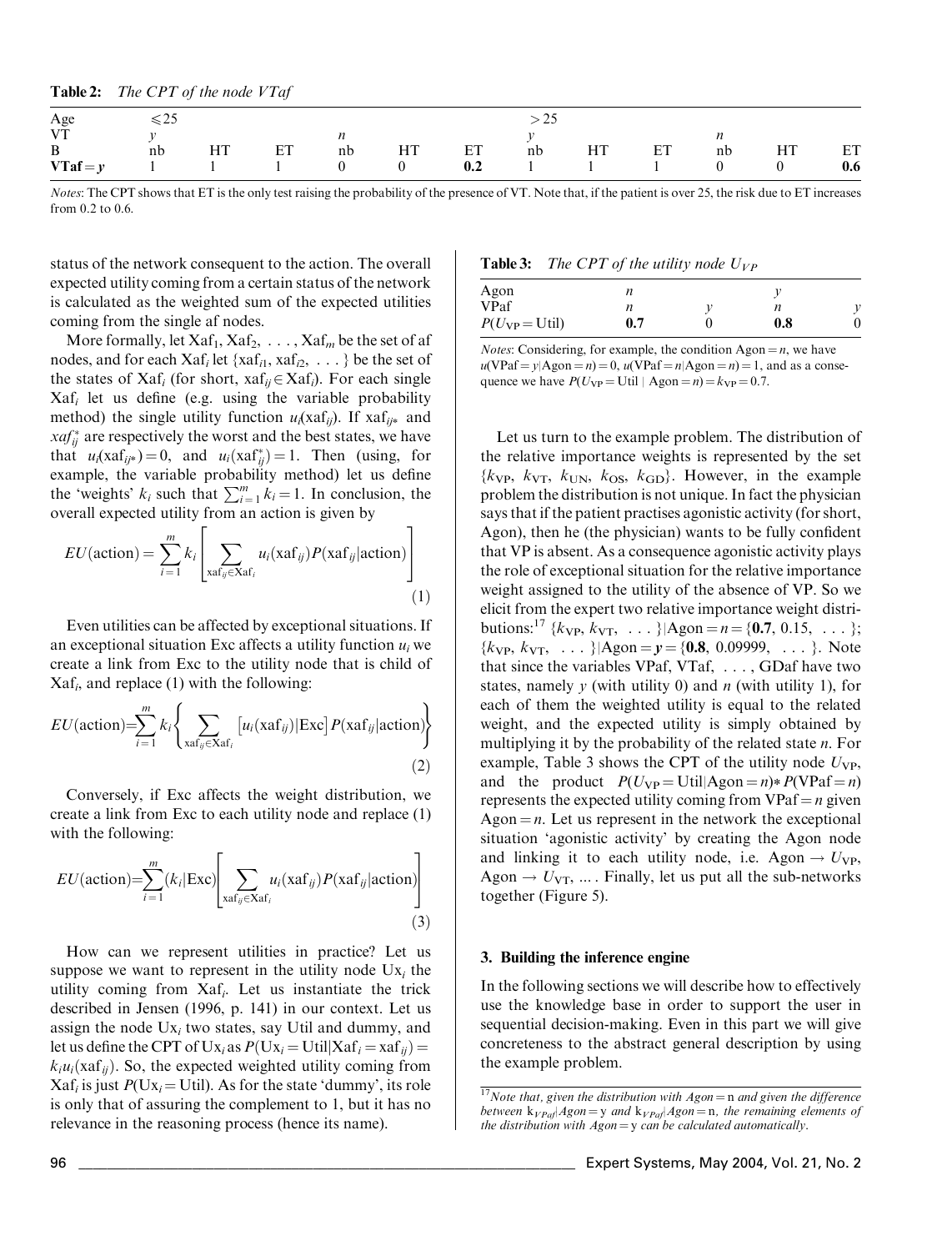

Figure 5: The whole network of the example problem. The network integrates the four previous sub-networks and includes the Exc nodes: CAinFH, SM, Agon, Age. Let us recognize J nodes (HT, ET), Sy nodes (TA), H nodes (VP), h nodes  $(OS, GD, UN, VT)$ , af nodes (VPaf, OSaf, GDaf, UNaf, VTaf), the special nodes A, B and the utility nodes Uvp, Uos, Ugd, Uun, Uvt. Note that after the first roll-up the nodes CAinFH and SM are no longer present.

#### 3.1. Rolling-up the network

A sequential decision-making process is made up of a sequence of decision steps. At each decision step the calculation of the expected utility from performing an action should depend on all the pieces of information collected up to that time (even in case of retesting) and should take into account the fact that side-effects of actions can be cumulative in time. To this end let us 'roll up' the network just before each decision step (after the first one). The roll-up procedure encompasses two kinds of operations: topology modification and probability modification. It involves both h nodes (see steps 3 and 4) and H nodes (see step 1).

The operation of topology modification consists in making  $h$  nodes and  $H$  nodes root nodes if they are not root nodes. In other words, if one of these nodes has parent nodes, they (the parents) have to be eliminated.

The operation of probability modification basically consists in assigning a proper prior distribution probability to the H and h nodes. In particular, for an H node, this operation consists in assigning it a prior probability distribution equal to the probability distribution it has in the current status of the network.<sup>18</sup> For an h node, the operation consists in assigning it a prior probability distribution

- (i) equal to the probability distribution the related haf node has in the current status of the network, or
- (ii) equal to the probability distribution it has in the current status of the network, or

(iii) calculated on the basis of both the probability distribution the related haf node has in the current status of the network and the time interval between the last decision step and the next one.

Which alternative among these should be adopted? It depends on which specific side-effect the h node represents. The first alternative is adopted if the side-effect keeps constant in time, and the second alternative if the sideeffect immediately vanishes. If we want to represent the case of a side-effect varying (e.g. gradually vanishing) in time we choose the third alternative.

More formally, let K denote an H node or an  $h$  node. A roll-up consists in executing the following steps.

- (1) If K is an H node then save  $P(H)$  in M.<sup>19</sup> If K is an  $h$  node then (according to the specific sideeffect h represents)
	- (a) save  $P(\text{haf})$  in M, or
	- (b) save  $P(h)$  in M, or
	- (c) determine the prior probability distribution to assign to h and then save it in M.
- (2) If  $K$  is not a root node then eliminate its parents.
- (3) For each K child which is set in a certain state.<sup>20</sup> retract the setting.
- (4) Let  $M$  be the prior probability distribution of  $K$ (i.e. assign  $M$  to  $P(K)$ ).

 $18$ <sup>18</sup>We implicitly assume that the distribution probability of an H node does not vary during the time interval between two adjacent decision steps.

 $\frac{19}{2}$ Let **M** be a variable used to temporarily save data.<br><sup>20</sup>This corresponds to the fact that evidence (related to that node) has been entered by the user.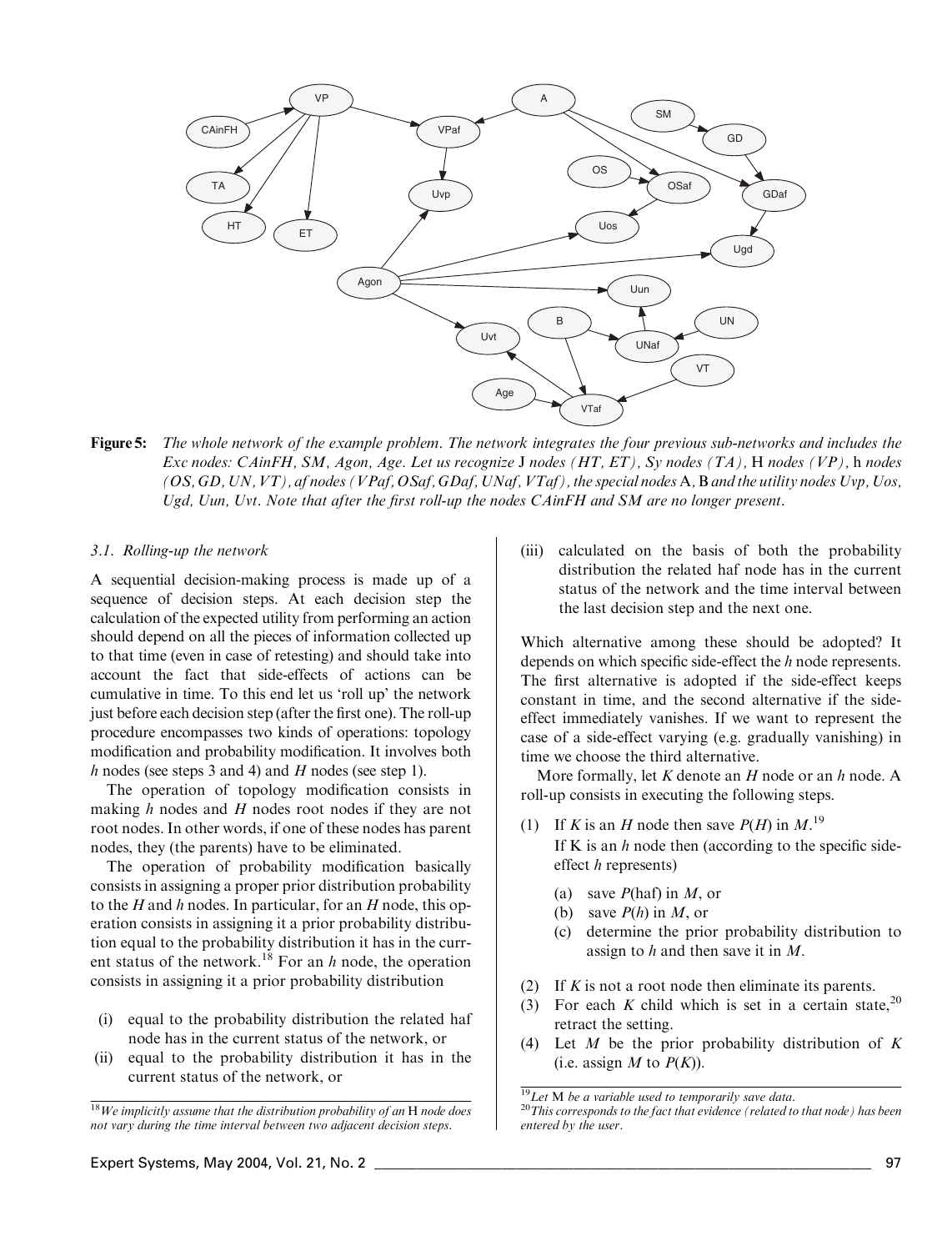Let us turn back to the example problem and let us consider the network of Figure 5. The set of  $H$  nodes is represented by  $\{VP\}$ , and the set of h nodes by  $\{UN, VT,$ GD, OS}. VP and GD have parents. They will be eliminated in the first roll-up. VP has three children: HT, ET and TA. For each of them, which are set to a certain state, let us retract the setting.

Finally, recalling the above classification (i), (ii), (iii), let us note that UN is a case (ii) (i.e. we assume that uneasiness disappears just after the test), whereas GD, OS and VT are case (iii).

Let us consider, for example, the case of VT (a possible side-effect of ET). The side-effect of ET consists in a sort of 'trauma' (produced by its invasiveness). As a consequence the physician is prompted to retain that, immediately after performing ET, the probability that VT is present rises over its default value (i.e.  $P(VTaf = y) > P(VT = y)$ ). However, this sort of trauma is gradually adsorbed in time<sup>21</sup> (see Figure 6).

Let us suppose, for example, that ET is performed and that its outcome is entered after  $\Delta t = 3$  days. Then, the statement 'determine the prior probability distribution to assign to h and save it in M' (see the above point  $1(c)$ ) becomes

- (a) generate the current VT curve (starting from the value of  $P(VTaf = y)$  in the current network);
- (b) determine the value of  $P(VT = y)(3 \text{ days})$  and save it in M.

Figure 7 illustrates an example of how the network changes after the first roll-up.<sup>22</sup>

## 3.2. Supporting sequential decision-making

In this section we present an algorithm for supporting sequential decision-making. The basic fact that performing an action has the side-effect that it changes the expected benefit of performing other actions affects the structure of the algorithm. The algorithm supports decisions concerning both tests (which test to perform next) and measures (which measure to perform next). The general strategy consists in first gathering information until every test is not worth being performed, and then performing a measure. The algorithm stops when each action is no longer worth being performed. Basically the algorithm is characterized by the following cycle.

(1) Calculate and show the user the expected profits<sup>23</sup> of the tests.



- **Figure 6:** The basic curve of  $P(VT = y)(\Delta t)$  related to the trauma caused by performing ET (linearity is an approximation) on a patient who is under 25.  $P(VT = y)^*$  stands for the default value of  $P(VT = y)$ . The figure shows that, if ET is performed,  $P(VTaf = y)$  rises up to 0.24 and the trauma caused by ET is gradually absorbed in 6 days. Given the slope of this basic curve, a current curve depending on the value of  $P(VTaf = y)$  in the current network can be generated dynamically.
- (2) If there are some tests that are worth being performed, then ask the user to perform the test with the maximum expected profit. After the test has been performed update the network and go back to point (1).
- (3) If no test is worth being performed then calculate and show the user the expected utilities of the measures.
- (4) If there are some measures that are worth being performed, then ask the user to perform the measure with the maximum expected utility. After the measure has been performed update the network and go back to point  $(1)$ .
- (5) If no measure is worth being performed, then stop.

The algorithm is shown in Figure 8. Referring to the figure let us comment on some lines of the algorithm. Let us start with the case in which there are tests with positive expected profit. We assume that the test is performed at the same time at which the list of tests (LST) is printed. At line 3 real time elapsing is considered. Such time elapse refers to the temporal interval  $\Delta t_b$  between the time at which the test b is performed and the time at which its outcome j is entered.

Line 4 shows that the two facts  $B = b$  (occurring at the time at which b is performed) and  $J<sub>b</sub> = i$  (occurring at the time at which j is available, i.e.  $\Delta t_b$  later) are entered together, and then a unique propagation is performed. This is possible because of the separation between the subnetworks SB and DN.24

 $21$ Another typical case of side-effects vanishing in time occurs in the case of radiographies. If a patient undergoes a certain number of radiographies in a short period of time, the risk associated with the last one is greater than the risk associated with the first. However, radiation is gradually absorbed as time goes on.<br><sup>22</sup>The Exec nodes Agon and Age are not involved in the roll-up.

 $23$ The concept of profit will be defined in the next section.

 $\frac{1}{24}$ If the two sub-networks were not separated, the propagation of the outcome and the side-effect together would produce an incorrect situation. In fact at the time at which the outcome is available it is not guaranteed that the side-effect of the test is still as strong as it was when the test was performed.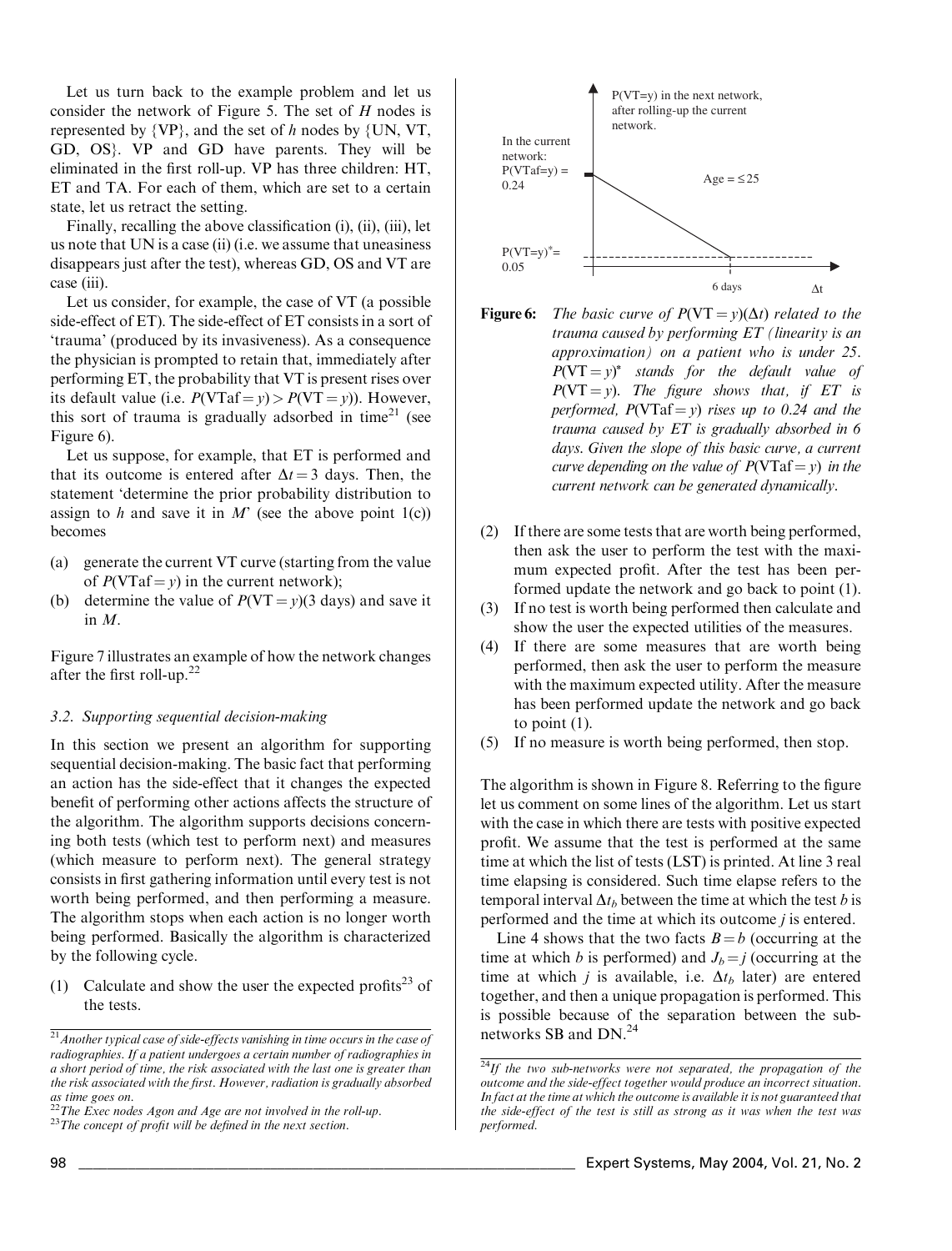

Figure 7: The effects of the first roll-up of the network of Figure 5, starting from a current network status like the one represented, in a fragment, on the left. For each node, only one value of the binary distribution is represented. The network fragment on the left shows that  $(1)$  we have to do with the case of a patient who suffers from tachycardia, does not smoke, is under 25 and has no case of cardiac arrhythmia in his  $/$  her family history; (2) ET has been performed, producing the outcome 'ok' and the increase of  $P(VTa f = y)$  from 0.05 to 0.24. The fragment on the right shows that (1) the nodes CAinFH and SM have been eliminated leaving VP and GD with the probability distributions they had in the network on the left; (2) the node VT has been given a probability distribution derived from  $P(VTaf = y)$  in the network on the left, the curve of Figure 6, and  $\Delta t = 3$  days; (3) the settings of the nodes TA and ET have been retracted.

| 0) Set the states of Sy and Exc nodes                               |  |  |  |  |  |  |
|---------------------------------------------------------------------|--|--|--|--|--|--|
| While true do                                                       |  |  |  |  |  |  |
| <b>BEGIN</b>                                                        |  |  |  |  |  |  |
| 1) ORDER-TESTS                                                      |  |  |  |  |  |  |
| 2) Print LST                                                        |  |  |  |  |  |  |
| If there are tests with positive expected profit                    |  |  |  |  |  |  |
| then BEGIN                                                          |  |  |  |  |  |  |
| Print: "perform a test b $\in$ B and enter its outcome j"           |  |  |  |  |  |  |
| <b>Pause</b> (wait for the test outcome, $\Delta t_h \ge 0$ )<br>3) |  |  |  |  |  |  |
| Set the states: $B = b$ , $A = na$ , $J_b = j$<br>4)                |  |  |  |  |  |  |
| 5)<br>Propagate and then Roll-up the network                        |  |  |  |  |  |  |
| Possibly set the states of some Sy and Exc nodes<br>6)              |  |  |  |  |  |  |
| <b>END</b>                                                          |  |  |  |  |  |  |
| If the expected profit of each test is $\leq 0$                     |  |  |  |  |  |  |
| then BEGIN                                                          |  |  |  |  |  |  |
| Print "no test has a positive expected profit"                      |  |  |  |  |  |  |
| <b>ORDER-MEASURES</b><br>Print LST                                  |  |  |  |  |  |  |
|                                                                     |  |  |  |  |  |  |
| If the expected utility of each measure is $\leq 0$                 |  |  |  |  |  |  |
| then EXIT<br>else BEGIN                                             |  |  |  |  |  |  |
|                                                                     |  |  |  |  |  |  |
| Print: "perform a measure $a \in A$ "                               |  |  |  |  |  |  |
| <b>Pause</b> (wait for the measure outcome, $\Delta t_a \ge 0$ )    |  |  |  |  |  |  |
| Set the state: $A=a$                                                |  |  |  |  |  |  |
| <b>Propagate</b> and then <b>Roll-up</b> the network                |  |  |  |  |  |  |
| Set the states of Sy and Exc nodes                                  |  |  |  |  |  |  |
| <b>END</b>                                                          |  |  |  |  |  |  |
| <b>END</b>                                                          |  |  |  |  |  |  |
| <b>END</b> of while                                                 |  |  |  |  |  |  |

Figure 8: The algorithm for supporting sequential decisionmaking. The expected profits of tests and expected utilities of measures are calculated by the procedures ORDER-TESTS and ORDER-MEASURES respectively. The ORDER- procedures return  $LST$ , the list of the tests/measures ordered (in decreasing sense) according to their  $expected\ profits/utilities.$ 

The roll-up statement of line 5 prepares the network for supporting the next decision step (i.e. for the next execution of ORDER-TESTS).

Finally, let us comment on line 6. It can happen that during the time interval  $\Delta t_b$  the real world provides new knowledge. For example, an exceptional situation or a manifestation that was present at the beginning of  $\Delta t_b$  is no longer present at the end of it, or vice versa. In such a case the related node must be set to the proper state. In particular, let us note that if the exceptional situation concerns an Exc node that has been eliminated by some previous roll-up, then the Exc node is first re-created and then set to the proper state.

In the case in which no test has positive expected profit, the expected utilities of measures are calculated and then shown to the user. The following statements are similar to the ones we have commented on.<sup>25</sup>

## 3.3. Supporting single decision-making

The calculus of the expected profits of tests is based on decision theory using value of information (Jensen, 1996). The outcome j of a test  $b \in B$  (i.e.  $j \in J_b$ ) is information

 $\frac{25}{25}$ In diagnosis, after a measure has been performed, it is important to set (if possible) Sy nodes that are children of H nodes, even if they have to be set to the same states they had before the measure was performed. For example, after antibiotic therapy, it is important to know if fever is still present.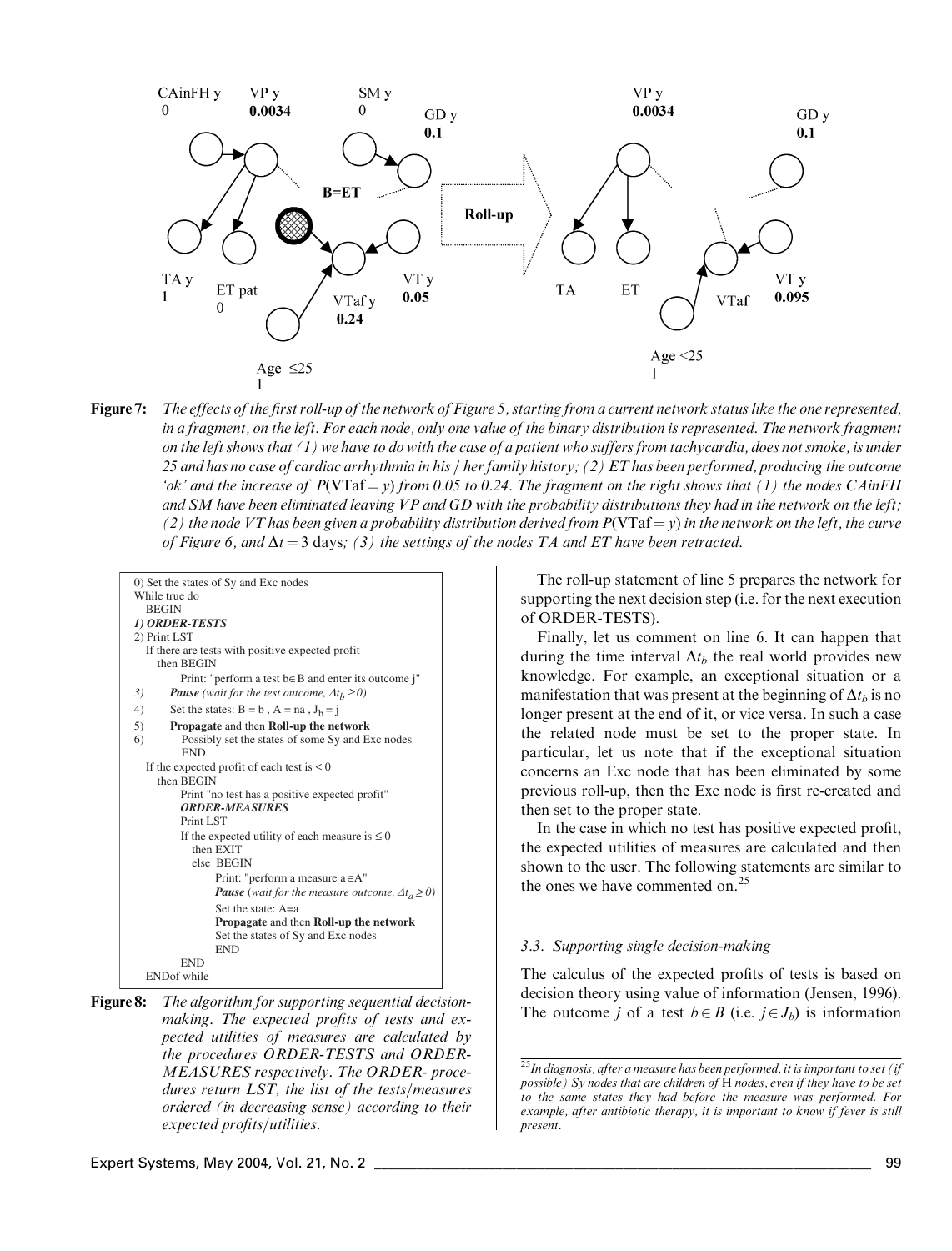whose value  $V(j)$  is given by (the symbol  $\xi$  stands for 'all the remaining pieces of information so far acquired')

$$
V(j) = \max_{a \in A} EU(a|b, j, \xi)
$$
 (4)

where  $EU(a)$  is calculated by (1) (step 6) and A stands for the set of measures. As a consequence, the expected value from performing  $b$  is

$$
EV(b) = \sum_{j \in J_b} V(j)P(j|b,\xi)
$$
 (5)

Considering the dummy test nb we have

$$
EV(\text{nb}) = \max_{a \in A} EU(a|\text{nb}, \xi) \tag{6}
$$

So the expected benefit of a test  $b$  is given by

$$
EB(b) = EV(b) - EV(nb)
$$
 (7)

Similarly, the expected cost of  $b$  is given by

$$
EC(b) = EU(b) - EU(nb)
$$
 (8)

where  $EU$  is calculated by (1) (step 6). Finally, taking into account both the value of each possible outcome ( $j \in J_b$ ) and the expected cost from performing  $b$ , we have that the expected profit of  $b$  is given by

$$
EP(b) = EB(b) + EC(b)
$$
\n(9)

The procedures ORDER-TESTS and ORDER-MEA-SURES that respectively calculate the expected profits of tests<sup>26</sup> and measures are illustrated in Figures 9 and 10.

Let us turn to the example problem and let us experiment with the application of the algorithm of Figure 8 to the network of Figure 5. Let us suppose that the patient we are dealing with suffers from tachycardia; in his/her family history there are no cases of cardiac arrhythmia; he/she does not smoke. Let us represent these facts in the network of Figure 5 by setting the states  $TA = y$ ,  $C AinFH = n$ ,  $SM = n$ . It is now interesting to know how much the expected profits of the two tests HT and ET are affected by the age of the patient and by the fact that he/she practises agonistic activity or not. Let us therefore execute four times (each time with a different combination of the states of Age and Agon) the statements of lines 0, 1, 2 (see Figure 11). Given the prior probability distributions and the CPTs (elicited by the physician) documented in the Appendix, the result of the executions is shown in Table 4. Let us note that the maximum expected profit for ET is reached if the patient is under 25 and practises agonistic activity, whereas the maximum expected profit for HT is reached if the patient is over 25 and does not practise agonistic activity. These results are in accordance with medical common sense. In fact, although ET is more risky than HT, it is worth performing if the patient is young (the risk is more



Figure 9: The procedure ORDER-TESTS, providing the user with the list of tests (LST) ordered according to their expected profits, supports his  $/$  her next decision-making.



Figure 10: The procedure ORDER-MEASURES, providing the user with the list of measures (LST) ordered according to their expected profits, supports his  $/$  her next decision-making.

acceptable) and practises athletics (the utility of  $VP = n$ is higher).

Let us now make a second experiment. Keeping the above background setting  $(TA = y, CAinFH = n, SM = n)$ , let us consider a specific case, e.g. the case of a patient who is under 25 and practises agonistic activity. The first execution of ORDER-TESTS provides the user with the list shown in the third column in Table 4. Let us now suppose the patient

 $\frac{26}{10}$  is worth noting that the expected profit of a test causing a side-effect gradually vanishing in time might be negative immediately after the test has been performed and positive after a certain time.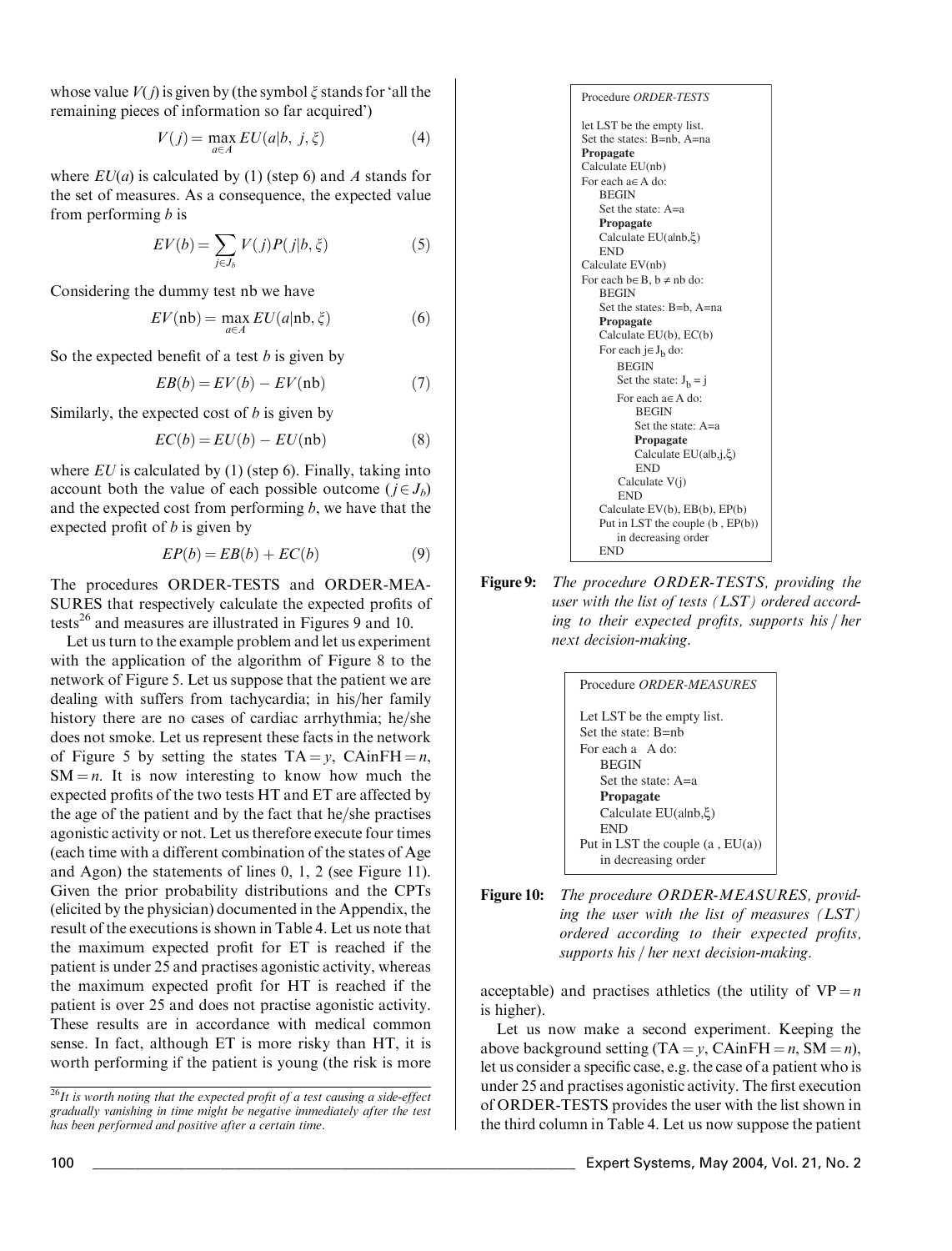| $P(VP=v CAinFH) = 0.2 v, 0.1  n;$<br>$P(HT = pat VP) = 0.7 y, 0.2 n;$ $P(CAinFH = y) = 0.1;$<br>$P(ET = pat VP) = 0.99 y, 0.01 n;$ $P(GD = y SM) = 0.3 y, 0.1 n;$ | $P(TA=vIVP) = 0.6$ ly, 0.2ln;<br>$P(SM=y) = 0.4$ ; $P(OS=y) = 0$ ; $P(VT=y) = 0.05$ ; $P(UN=y) = 0$ ;<br>$P(VPaf=y VP=y,A) = 1 na$ , Olsurg, O.3 pharm; $P(VPaf=y VP=n,A) = 0 na$ , Olsurg, Olpharm;<br>$P(OSaf=y OS=y,A) = 1 na, 1 surg, 1 pharm; P(OSaf=y OS=n,A) = 0 na, 1 surg, 0 pharm;$<br>$P(GDaf=y GD=y,A) = 1 na, 1 surg, 1 pharm; P(GDaf=y GD=n,A) = 0 na, 0 surg, 0.3 pharm;$ |
|-------------------------------------------------------------------------------------------------------------------------------------------------------------------|------------------------------------------------------------------------------------------------------------------------------------------------------------------------------------------------------------------------------------------------------------------------------------------------------------------------------------------------------------------------------------------|
| $P(UNaf=y UN=y,A) = 1 nb, 1 HT, 1 ET;$                                                                                                                            | $P(UNaf=y UN=n,A) = 0$  nb, 1 HT, 0 ET;                                                                                                                                                                                                                                                                                                                                                  |
|                                                                                                                                                                   | $P(VTa=f Age\leq25, VT=y,A) = 1 nb, 1 HT, 1 ET; P(VTa=f Age\leq25, VT=n,A) = 0 nb, 0 HT, 0.2 ET;$<br>$P(VTa=fv Age>25, VT=v,A) = 1/h$ , $1HTT$ , $1IET$ ; $P(VTa=fv Age>25, VT=n,A) = 0/h$ , $0HTT$ , $0.6ETT$ ;<br>$\{k_{VP}, k_{VT}, k_{IN}, k_{OS}, k_{GD}\}$  Agon=n = 0.7, 0.15, 0.001, 0.1, 0.049;                                                                                 |
|                                                                                                                                                                   | $\{k_{VP}, k_{VT}, k_{UN}, k_{OS}, k_{GD}\}$  Agon=y = 0.8, 0.09999, 0.0006666, 0.6666, 0.0326634;                                                                                                                                                                                                                                                                                       |
| state of the related af node is n. For example:                                                                                                                   | Probability distributions of A, B, Agon, Age are even. As for the utility nodes, as explained in step 6,<br>the probability of the state Util is 0 if the state of the related af node is y, is equal to the related k if the                                                                                                                                                            |
| $P(Uvp=UtilAgon=n,VPaf) = 0 y, 0.7 n;$                                                                                                                            | $P(Uvp=Util Agon=y,VPaf) = 0 y, 0.8 n.$                                                                                                                                                                                                                                                                                                                                                  |

Figure 11: The set of probabilities and utilities related to the network of Figure 5.

Table 4: The preference order of ET, HT (quantified in terms of expected utility) according to the states of Agon and Age

| Agon | n             |                |               |                |
|------|---------------|----------------|---------------|----------------|
| Age  | 523           | رے             | S 2J          | $\cdot$ 25     |
|      | ET $(0.0099)$ | HT(0.0075)     | ET $(0.0286)$ | HT(0.0203)     |
|      | HT(0.0075)    | $ET (-0.0470)$ | HT(0.0203)    | ET $(-0.0093)$ |

Note: Age does not affect HT, while Agon, affecting the utility weight distribution, affects both ET and HT.

undergoes ET and then, after  $\Delta t = 1$  hour, the ET outcome, say 'ok', is entered. The network is then updated according to the statements of line 5 in Figure 8. Suppose we do not enter any state change for Sy and Exc nodes (line 6). The procedure ORDER-TESTS is then executed for the second time and provides the user with the list

 $HT(-0.0006) \quad ET(-0.0151)$ 

The list shows that it is not worth performing any further test. Moreover let us also note that even the order of the list is different from the one produced by the first execution of ORDER-TESTS (third column in Table 4). In fact, given that  $\Delta t = 1$  hour is practically a null time interval if related to the curve of Figure 6, we have that  $P(VT)$  in the network after the roll-up is equal to  $P(VTaf)$  in the network before the roll-up. So, in the second execution of ORDER-TESTS the value of  $EU_c(ET)$  turns out to be less than it was in the first execution. This fact says that a repetition of ET after a short time interval from the previous ET is discouraged. Even this is in accordance with medical common sense: since ET is diagnostically very significant, there is no point in performing ET again, in addition to the fact that ET is risky and has just been performed.

#### 4. Discussion and conclusion

#### 4.1. Discussion and related work

Bayesian networks, and the related extensions called influence diagrams, represent a major knowledge source for sequential decision models (Mookerjee & Mannino, 1997). The scientific literature shows a continuous thread of work in this field, from the seminal work by Tatman and Shacter (1990) to the recent work by Nilsson and Lauritzen (2000). A classical case of sequential decision-making is represented by sequential diagnosis (Gorry & Barnett, 1985) and troubleshooting (Heckerman et al., 1994). In Breese and Heckerman (1996) and Skaanning et al. (2000) Bayesian networks are used for defining a sequential decision model for troubleshooting.

Our methodology is based on the use of Bayesian networks that encompass, according to a well-known trick (Cooper, 1988; Jensen, 1996), special nodes for representing actions and utilities. The first part of the methodology shows how to build in six steps a whole integrated network; however, it does not enter the specific field of the various techniques and tools for eliciting probabilities and causal networks. For large diagnostic Bayesian networks, elicitation can be supported by the technique of similarity networks (Heckerman, 1991). A domain-specific knowledge acquisition tool for Bayesian networks is presented in Skaanning (2000). The interested reader can find further information about probability elicitation techniques in Morgan and Henrion (1990).

Let us now discuss some representation issues, showing similarities and differences between the proposal and related work. In Heckerman et al. (1992) and Heckerman and Nathwani (1992), a single target hypothesis node is considered: each state of the node represents a disease. Similarly, a single target hypothesis node is considered in Breese and Heckerman (1996): each state of the node represents a fault. Moreover, the costs of observation and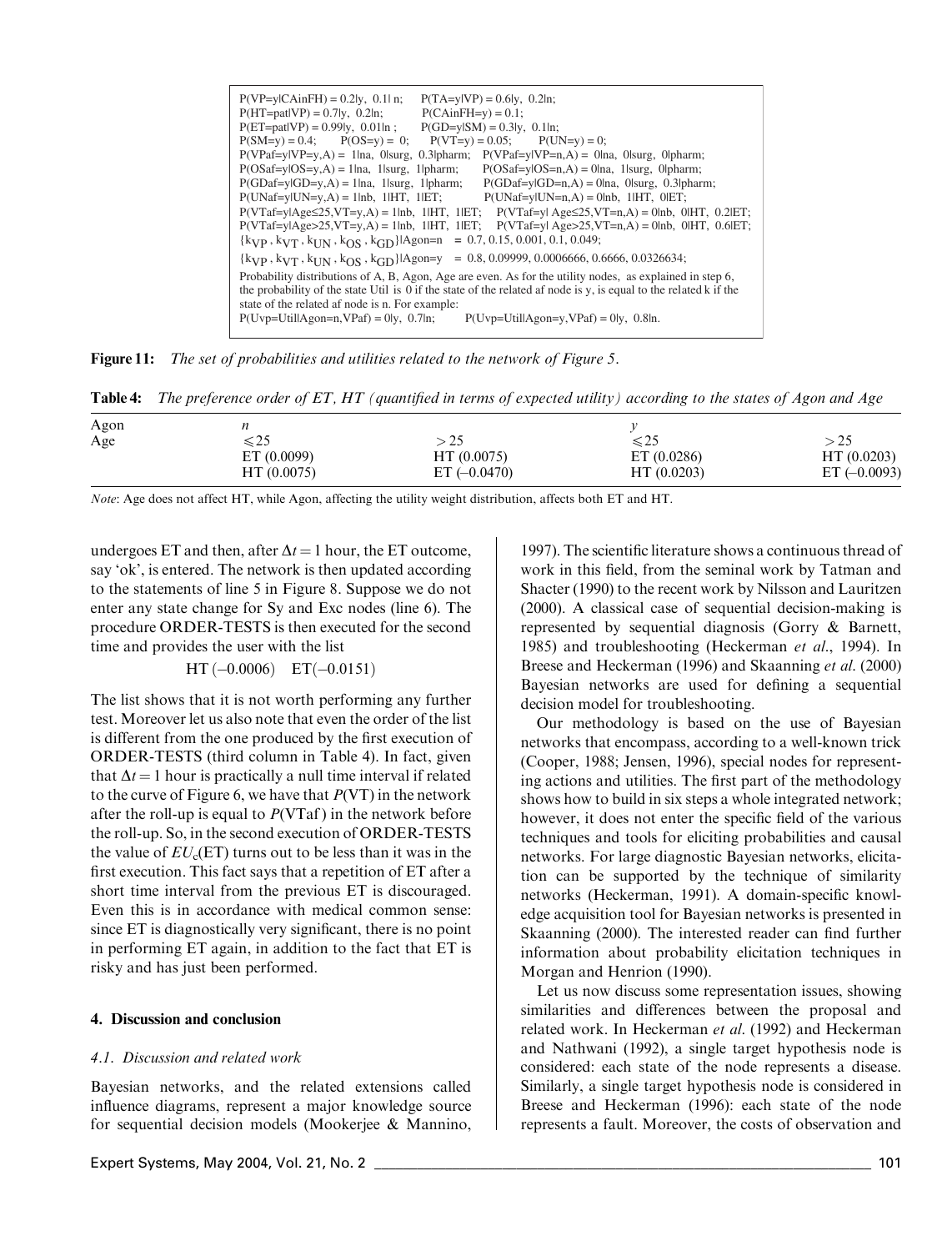repair do not depend on previous repair or observation actions. The single fault assumption has been adopted even in Skaanning *et al.* (2000) and Jensen *et al.* (2001).<sup>27</sup> Actions are represented as children of the target hypothesis (i.e. the cause variable), and their costs are represented as linear combinations of cost factors (money, risk etc.). The 'risk of breaking something else' is specified on a scale of 0–4.

In our methodology, actions are represented as states of two distinct nodes (node A for measures and node B for tests). Action costs are explicitly represented in terms of sideeffect nodes with related utility nodes. This explicit approach leads us to build two Bayesian sub-networks SA and SB, for the side-effects of measures and tests respectively, so that we can explicitly represent how and by how much each single exceptional situation and piece of evidence affects the overall cost of an action. Moreover, the roll-up procedure described in Section 3.1 allows us to easily model the fact that the current cost of an action depends on previous actions. In fact, on one hand dealing with side-effect subnetworks we can easily represent the possibility that some actions have side-effects in common, and on the other hand by rolling-up the network (as described in Section 3.1) we model the cumulative aspect of side-effects and explicitly act on the single specific components of the overall action cost, considering both the different types of side-effects and the elapsed time since the last action performance. In particular, given that the sub-networks SA and SB may have h nodes in common, we can easily represent how and by how much (even taking time into account) tests affect measure costs and vice versa. Finally, the proposal also defines an explicit representation for measure effectiveness, by defining a target-effect sub-network (TN) where possible exceptional situations affecting effectiveness of a measure can be simply represented as network nodes.

Both the work presented in Breese and Heckerman (1996) and the work presented in Skaanning et al. (2000) and Jensen et al. (2001) concern troubleshooting: a process consisting in a sequence of actions which encompasses not only tests (as in traditional diagnosis) but repairs too. Our methodology takes into account the fact that even measures, not only tests, can be sequentially performed. Moreover, the methodology considers sequential decision scenarios in which measures may or may not affect target hypotheses. The case of diagnosis is a typical case in which measures affect target hypotheses. So in diagnostic applications the roll-up involves, besides side-effects, target effects too.

Finally, let us consider the question of myopic/nonmyopic approach. Our methodology uses the myopic value of information approach, based on the assumption that the decision-maker will immediately act after seeing the result of a single test. As is well known, the analysis of all possible sequences of tests is intractable, because the number of sequences grows exponentially with the number of tests. In practice, for simplicity, many real-world applications use the myopic value-of-information approach, which is anyhow considered a good heuristic (Gorry & Barnett, 1985). Heckerman et al. (1991) present an approximate nonmyopic analysis. However, this approach is limited to information acquisition decisions for problems involving binary action variables and one binary hypothesis variable.

In conclusion, in the light of the above discussion the methodology proposed in the present paper turns out to be characterized by the following sources of power:

- modelling power: the capability of reasoning with multiple hypotheses, the capability of taking into account past information and cumulative side-effects varying in time, the capability of representing the pervasive aspect of exceptional situations applied to both probabilities and utilities, and the capability of explicitly representing, through side-effect sub-networks, action costs and their mutual effect make the methodology suitable for modelling complex realworld systems;
- user-friendliness: the methodology on one hand guides the designer of a normative knowledge base through six steps each of which involves a specific focus of mind, and on the other hand proposes an inference engine that is easy to implement. As a consequence the proposed methodology provides builders of SDSSs with an easy way of applying decision theory with value of information to difficult sequential decisionmaking problems.

## 4.2. Conclusions

The paper has presented a methodology for building DT-VOI based SDSSs. The methodology guides the SDSS designer in building step by step an SDSS knowledge base and the related inference engine. The methodology is characterized by being domain independent, user-friendly, and powerful enough to model sophisticated real-world cases characterized by multiple hypotheses, exceptional situations and mutual influences between actions whose side-effects vary in time. The proposal puts into practice the general concept of value of information, and so, in this sense, the work presented in this paper complements the previous work presented in Mussi (2002), providing the reader with a practical methodology and a deeper understanding of the impact that sequential decision models have on designing expert systems.

## Appendix

For completeness we list in Figure 11 the CPTs and the weight distributions elicited by the physician and then used in the experiments described in Section 3.3.

 $27$ 'When troubleshooting printing systems, it is more natural to assume a single fault than to assume independent faults' (Jensen et al., 2001).